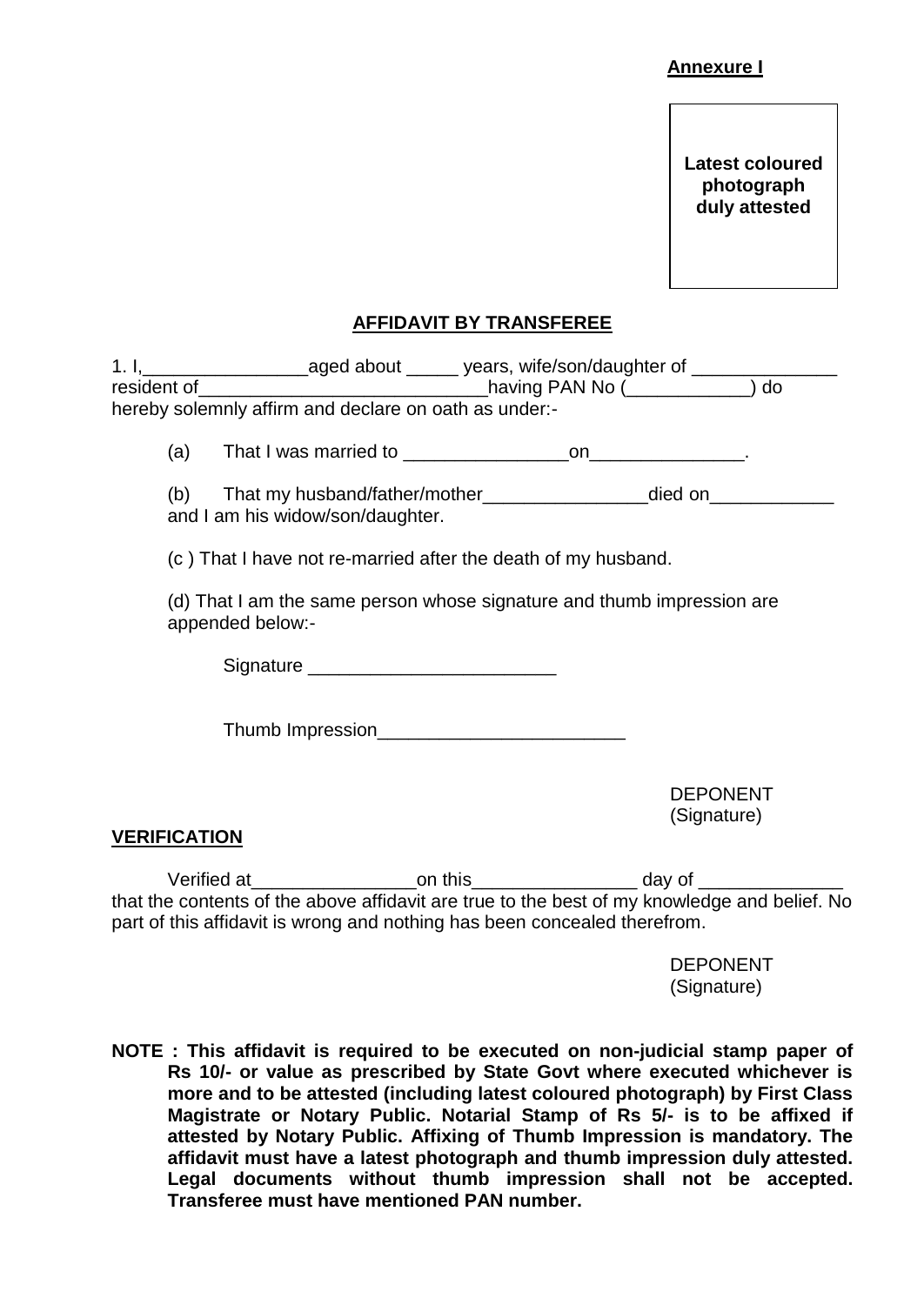## **Annexure II**

## **INDEMNITY BOND BY TRANSFEREE**

| 1.                                                                                                                                                                                                                                                                                                                                                                                                                                                           |                      |                                                                                                                                                                                                       |                          |                                |          |  |
|--------------------------------------------------------------------------------------------------------------------------------------------------------------------------------------------------------------------------------------------------------------------------------------------------------------------------------------------------------------------------------------------------------------------------------------------------------------|----------------------|-------------------------------------------------------------------------------------------------------------------------------------------------------------------------------------------------------|--------------------------|--------------------------------|----------|--|
|                                                                                                                                                                                                                                                                                                                                                                                                                                                              |                      | PAN No ( interface) do hereby solemnly affirm and declare on oath as under-                                                                                                                           |                          |                                |          |  |
|                                                                                                                                                                                                                                                                                                                                                                                                                                                              |                      | is survived by the following legal heirs only:-                                                                                                                                                       |                          |                                |          |  |
|                                                                                                                                                                                                                                                                                                                                                                                                                                                              | (i)<br>(ii)<br>(iii) |                                                                                                                                                                                                       |                          |                                |          |  |
| (b) That Late (Name of Allottee) had Willed that Flat No_____________ Type ______<br>Sector ______at ____________ be transferred in the name of _____________________<br>(Name of Transferee) after his /her death pursuant to his/her Registered Will<br>dated<br><u> 1989 - Johann John Harry Harry Harry Harry Harry Harry Harry Harry Harry Harry Harry Harry Harry Harry Harry H</u><br>*(Only if a Registered (Probated) 'Will' left by the deceased). |                      |                                                                                                                                                                                                       |                          |                                |          |  |
|                                                                                                                                                                                                                                                                                                                                                                                                                                                              |                      | (c) That Flat No _______________ Type ______________Sector ______at _____________ be<br>transferred in the name of ______________(Name of Transferee),<br>wife/son/daughter of the deceased allottee. |                          |                                |          |  |
| 2. That I undertake to indemnify AWHO to the extent of cost of flat and other claims so<br>transferred to _____________(Name of Transferee) in case of any legal heir(s) of late<br>(Name of Allottee) makes any claim on the Flat No_____________ Type                                                                                                                                                                                                      |                      |                                                                                                                                                                                                       |                          |                                |          |  |
|                                                                                                                                                                                                                                                                                                                                                                                                                                                              |                      |                                                                                                                                                                                                       | <b>Deponent Deponent</b> | (Thump Impression) (Signature) | Deponent |  |
|                                                                                                                                                                                                                                                                                                                                                                                                                                                              | <b>VERIFICATION</b>  |                                                                                                                                                                                                       |                          |                                |          |  |

Verified at \_\_\_\_\_\_\_\_\_\_\_\_\_\_\_on this \_\_\_\_\_\_\_\_day of\_\_\_\_\_\_\_\_\_that the contents of the above indemnity bond are true to the best of my knowledge and belief. No part of this affidavit is wrong and nothing has been concealed therefrom.

> Deponent Deponent (Thump Impression) (Signature)

**NOTE :- This Indemnity Bond is required to be executed on non-judicial stamp paper of Rs 100/- or value as prescribed by State Govt where executed whichever is more and to be attested ( including latest coloured photograph) by First Class Magistrate or Notary Public. Notarial Stamp of Rs 5/- is to be affixed if attested by Notary Public. Affixing of Thumb Impression is mandatory. Legal documents without thumb impression shall not be accepted. Transferee must have mentioned PAN number.**